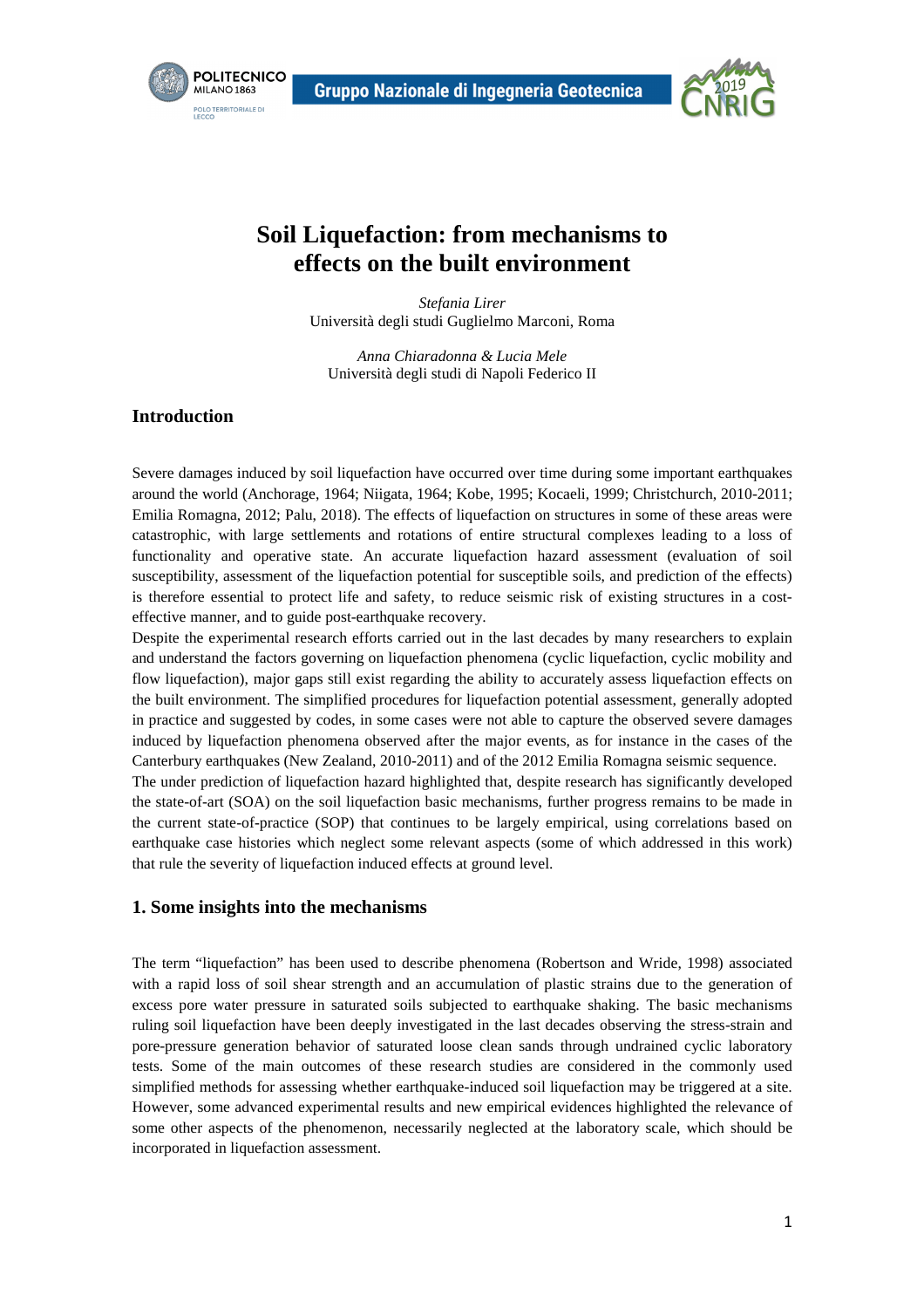

#### *1.1 Seismic demand*

**POLITECNICO** 

MILANO 1863 **POLO TERRITORIALE DI**<br>LECCO

Due to the irregularities and complexities of seismic loading (large ranges of frequencies, multidirectional propagation, Fig. 1a), it is very difficult to apply a representative loading condition to a soil specimen in laboratory tests. Uniform one-directional cyclic loading is commonly used in laboratory to evaluate soil resistance to earthquake induced liquefaction, superimposing the cyclic shear loading in the same direction of the "driving" static shear (if considered).

In recent years, significant experimental results carried out with un-conventional devices (multidirectional simple shear for level ground or sloping ground conditions) expanded the current understanding of soil liquefaction mechanisms and highlighted some areas in which the current theory and practice can be misleading or un-conservative. The pore water generation under by-directional shaking condition is higher than that measured under one-directional shakings and, as a consequence, the liquefaction resistance of soils under multi-directional simple shear conditions is lower. Under bidirectional "sloping ground" condition, the number of cycles to trigger liquefaction is significantly affected by the deviation between the driving shear stress and the superimposed undrained shear loading direction. If liquefaction is attained for a value of  $r_{\text{u,lim}}$  approximately equal to 1.0 under uni-directional "level ground" loading conditions, the value of ru,lim could be significantly less than 1.0 (Fig.1b) for multidirectional sloping ground conditions. Again, the commonly used triggering criteria (stress based) would fail if applied to unconventional cyclic tests .



**Fig. 1**. Horizontal ground surface time histories (a) and normalized Stockwell spectrogram for IBR014 site in 2011 Tohoku earthquake (Kramer & Greenfield, 2019); (b) results of bi-directional simple shear tests (Kammerer et al. 2004)

## *1.2 Liquefaction Triggering*

Liquefaction initiation criteria are commonly based, at the laboratory scale, on a threshold defined in terms of either excess pore-pressure  $(r_u)$  or strain amplitude ( $\epsilon_{DA}$ ,  $\gamma_{DA}$ ) within the specimen. The two criteria generally give the same results in loose sands and level ground loading condition, where the excess pore pressure is accompanied immediately by accumulation of large shear strains. Conversely,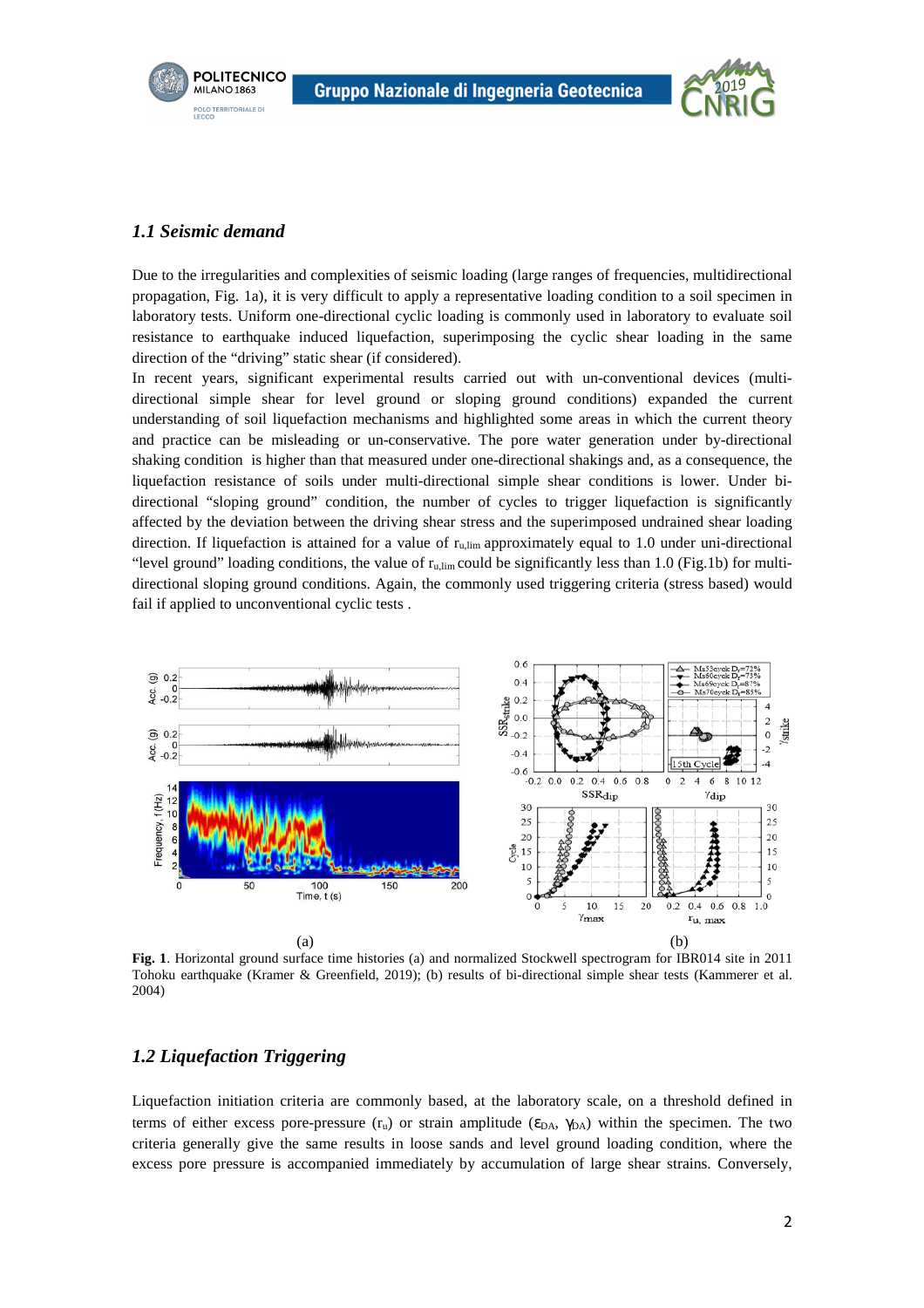**POLITECNICO** 

MILANO 1863 **POLO TERRITORIALE DI**<br>LECCO



denser sands or gravelly soils may generate high pore pressure under severe cyclic loading but they have limited shear strain potential due to their strong dilative behavior. Regarding strain based criteria, the influence of the selection of different strain levels and different deformation modes (e.g., triaxial or simple shear) on the measured liquefaction resistance or cyclic strength varies from relatively insignificant in loose soils to highly important in dense soils (Wu et al., 2004; Flora et al., 2012; Flora & Lirer, 2013). More interesting are the less known triggering criteria that use both cyclically induced stresses and strains as: apparent viscosity η (area bounded by the stress-strain rate hysteresis loops during cyclic loading) and energy dissipated per unit volume Es (area bounded by the stress-strain hysteresis loops during cyclic loading).

The apparent viscosity (Chen et al., 2006) is a physically based parameter able to represent the liquefaction induced change in the soil state, that switches from that of a solid to that of a viscous fluid. The relevance of the apparent viscosity can be clearly observed in Fig. 2a, were the results of cyclic triaxial tests carried out on reconstituted and undisturbed cohesionless soils (Lirer & Mele, 2019) are plotted: it can be noted that the decay of apparent viscosity is strictly related to the excess pore pressure build up. The experimental evidences showed that the constitutive models of the shear thinning non-Newtonian fluid (pseudo-plastic fluid) are able to reproduce the stress-strain rate relationship of the liquefied soils. Such models have been adopted by some researchers to simulate large deformation phenomena as lateral spreading or drag forces induced by liquefied soils on structures.



**Fig. 2.** Normalized apparent viscosity  $\eta/\eta_0$  (a) and normalized cumulative strain energy  $E_s/\sigma_m$  (b) versus pore pressure ratio, measured in cyclic tests on saturated sandy soils (Lirer & Mele, 2019)

The cumulative dissipated energy (cumulative enclosed area of the stress-strain hysteresis loops) per unit volume is a useful index for the analysis of the cyclic behavior of soils because it is strongly correlated to the pore pressure build - up (Fig.2b). Several laboratory tests have demonstrated that, for a given soil, the total strain energy density required to induce liquefaction (Es,liq, capacity energy) is independent of the applied load pattern (harmonic or irregular) and type of tests performed, mainly depending on few parameters representing soil state condition  $(\sigma'_m, D_r, S_r)$ . In unsaturated soils, the specific energy of deformation needed to reach liquefaction can be seen as the sum of two components, the deviatoric energy and the volumetric energy: the last one can be computed - as the sum of three components (Mele et al., 2018, Mele & Flora 2019) - in undrained cyclic tests carried out in devices able to measure volumetric strains during the loading patterns.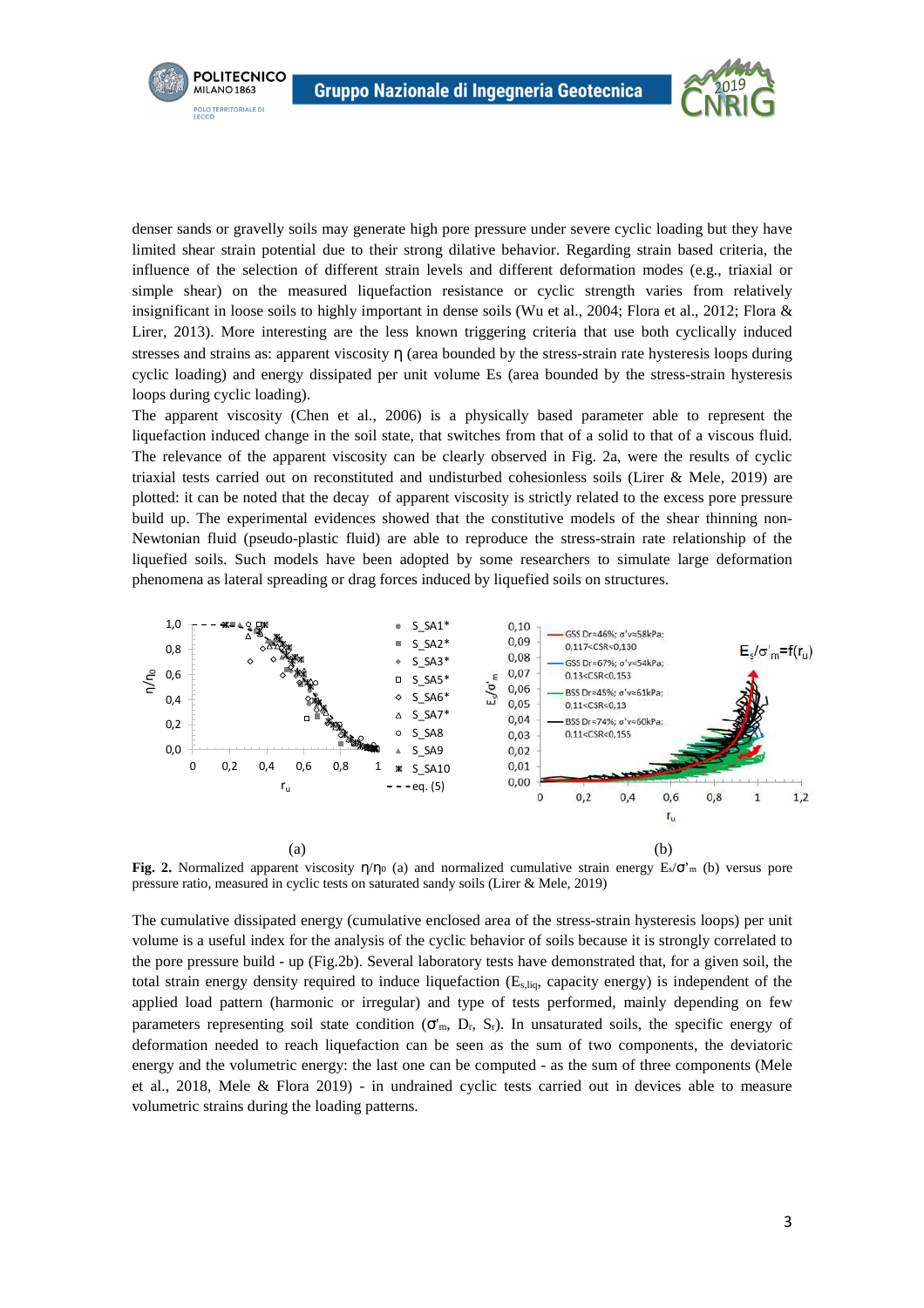





## **2. Assessment of liquefaction potential**

#### *2.1 Simplified methods*

In engineering practice, the evaluation of the potential for the occurrence of liquefaction is usually done by means of simplified approach (stress-based, strain-based and energy-based) in which, for each layer of liquefiable soil, the seismic demand is compared to the soil capacity considering level ground free field condition (FS<sub>liq</sub>). The dominant approach used in practice is the stress-based one, because several semiempirical correlations (Seed & Idriss, 1971; Idriss & Boulanger, 2006) derived from case history data have been developed for the calculation of the soil resistance to liquefaction (CRR) from in situ tests. Among them, the SPT and CPT based liquefaction correlations are the most reliable because they are supported by large databases on the occurrence of liquefaction.

The energy based approach is an alternative method of liquefaction assessment, in which the use of dissipated energy Es (previously introduced) as a measure of liquefaction resistance offers a number of advantages: it is related to both cyclic stresses and strains, is independent of the applied loading pattern, and allows to quantify, in a simplified way, the induced excess pore pressure (Azeiteiro et al. 2017). The key point in the energy based approach is the properly computation of the energy demand considering the effects of energy source and attenuation with distance (Kokuseho and Suzuki, 2011). Despite some empirical relationships have been proposed by many authors, the upward energy can be easily computed via an equivalent site response analysis.

## *2.2 Dynamic methods*

Advanced constitutive models have been incorporated into non - linear dynamic response analyses, in order to provide a more rigorous approach to predict soil response (stress-strain and pore pressure) under a wide variety of loading conditions. In dynamic methods, excess pore water pressure can be estimated adopting two different approaches:

(1) a 'decoupled' approach, where the amount of excess pore pressure is computed adopting semiempirical relationships using the results of a seismic response analysis in total stress;

(2) a 'coupled' approach that allows to compute the time history of excess pore water pressure carrying out non-linear dynamic analyses in effective stress by using either simplified or advanced soil constitutive models.

# *2.3 Liquefaction potential analysis for Pieve di Cento site: simplified vs dynamic methods*

The liquefaction potential of a site located in Emila Romagna (Pieve di Cento, Fig. 3a) has been evaluated with the simplified energetic approach and via a 1D "loosely coupled" dynamic analyses, developed with the code SCOSSA (Tropeano et al., 2019) that adopts the simplified pore water pressure model developed by Chiaradonna et al. (2018). According to the energetic based approach, in each layer the energy capacity was compared to the energy demand . The energy demand (Fig. 3b) was quantified via a 1D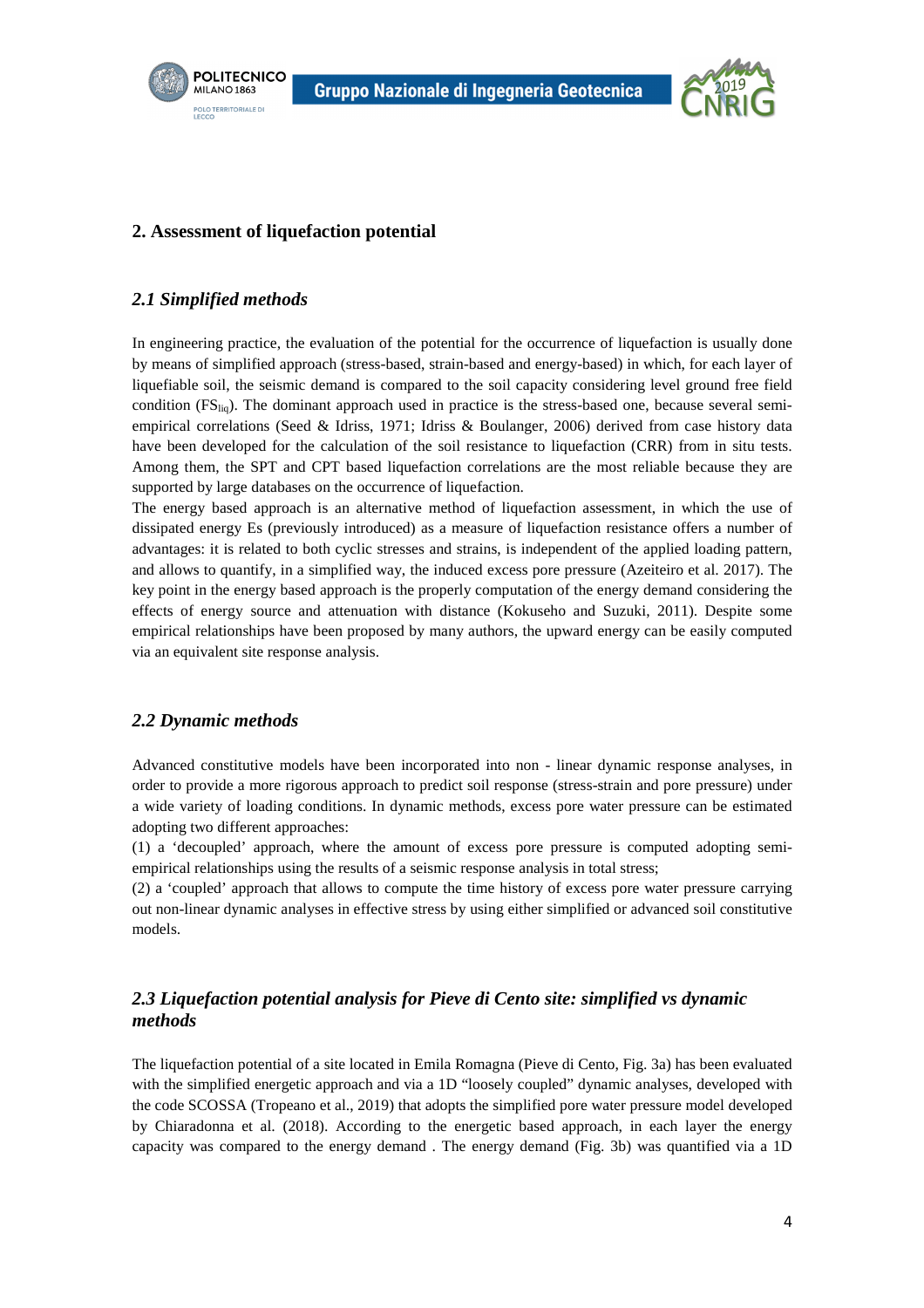

equivalent linear site response analyses (EERA, Bardet et al., 2000), in which soils properties have been calibrated on laboratory tests results and a ground motion input - compatible with the 20 May 2012 Emilia Earthquake - was imposed at the base of the 1D subsoil model. The energy capacity and the relationship between the cumulative strain energy dissipated in a unit volume ( $E\ll \sigma'$ <sub>m</sub>) to the pore pressure ratio were determined by means of cyclic tests on reconstituted specimens of Pieve di Cento sand (Fig. 2b). Both liquefaction potential analyses show that soil liquefaction occurs in the deep liquefiable sandy layer (4.6<z<6 m), where the induced excess pore pressures reach the limit value ( $r_u \approx 1$ , Fig. 3c).



**Fig. 3**: Liquefaction potential analyses for the site of Pieve di Cento – trial field in LIQUEFACT project (a): comparison between pore pressure ratio computed via the simplified energy based analysis and via the 1D "loosely coupled" dynamic analysis (c)

#### **3. Liquefaction hazard maps**

In the last years, there has been an increasing awareness of the necessity to develop liquefaction microzonation maps in order to understand liquefaction induced hazard and manage the associated risk of damage to land and structures. Although a variety of ground failures may occur due to liquefaction (and some others may be triggered by pore pressure increase even before it), in the state of practice the liquefaction hazard maps are based on single "cumulative parameters" that somehow quantify the severity of all potential liquefaction induced effects at ground level. If the vulnerability parameter is wellcalibrated and effective, it should well correlate to the observed damage datasets.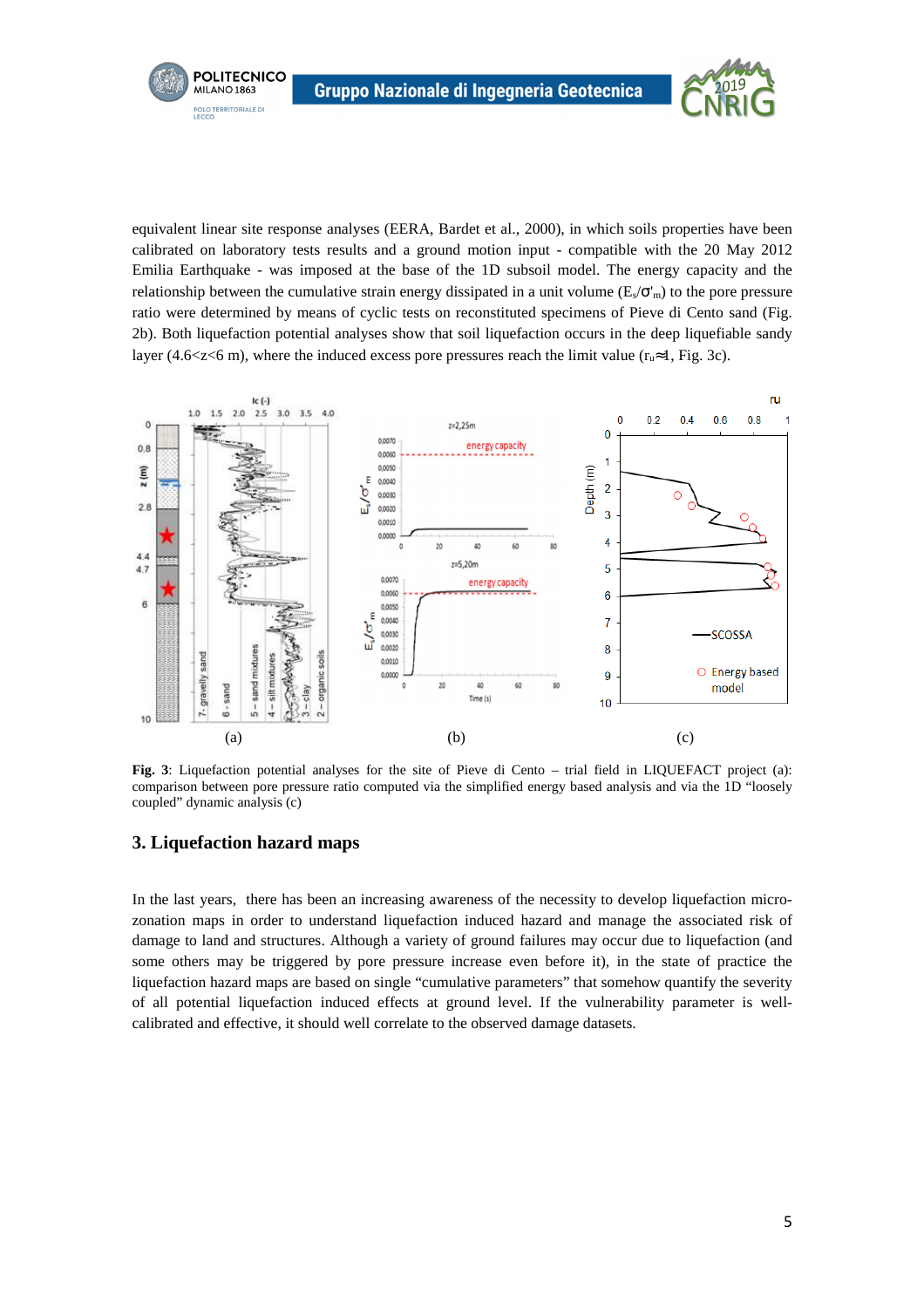



#### *3.1 Cumulative Indexes of Liquefaction Potential*

The first vulnerability indicator was introduced by the pioneering work of Ishihara (1985), where he highlighted the beneficial role of the upper non-liquefiable layer ("crust") in mitigating the damaging effects of liquefaction at ground surface.

The vulnerability of sites to liquefaction was also considered by Iwasaki (1982) that introduced a Liquefaction potential Index (LPI) which gives a measure of the vulnerability of sites to liquefaction effects. The contribution of all the liquefiable layers in the first 20 m of depth is calculated, weighted for a depth weighting factor linearly decreasing with depth.

An indicator more related to liquefaction damage at ground surface is the free field settlement indicator  $(S_{V1D})$  defined by Zhang et al. (2002) for clean sands, because it is a direct measure of the amount of water expelled from the liquefiable layers when the volumetric consolidation occurs.

Following the 2010-2011 Canterbury earthquake series (New Zealand) that caused widespread liquefaction phenomena, the Liquefaction Severity Number (LSN) has been proposed by Tonkin and Taylor (2013): the parameter, due to the adoption of a hyperbolic depth weighting function  $(1/z)$  enhances the relevance of the shallower liquefiable layers to the overall damage.



**Fig.4**. Cumulative indexes LPI and LSN: a) land and foundation damages for Christchurch regions (b) correlation for case history data from Emilia Romagna region (Papathanassiou et al. 2015)

The correlation of the parameters LPI and LSN to measured damage datasets has been analysed by many authors (Fig.4). For the well - known 2010-2011 New Zealand sequence of earthquakes, for which an extensive damage mapping was done, the LPI correlation with land damage is event specific, while the LSN parameter appears to provide a more consistent correlation with observed damages datasets (Fig.4a) for all seismic sequences.

#### *3.2 Induced dAmage Measurement IAM*

A new physically based cumulative index of liquefaction potential (Induced dAmage Measurement -  $I_{AM}$ ), strictly related to the free field volumetric settlement induced by the dissipation of the excess pore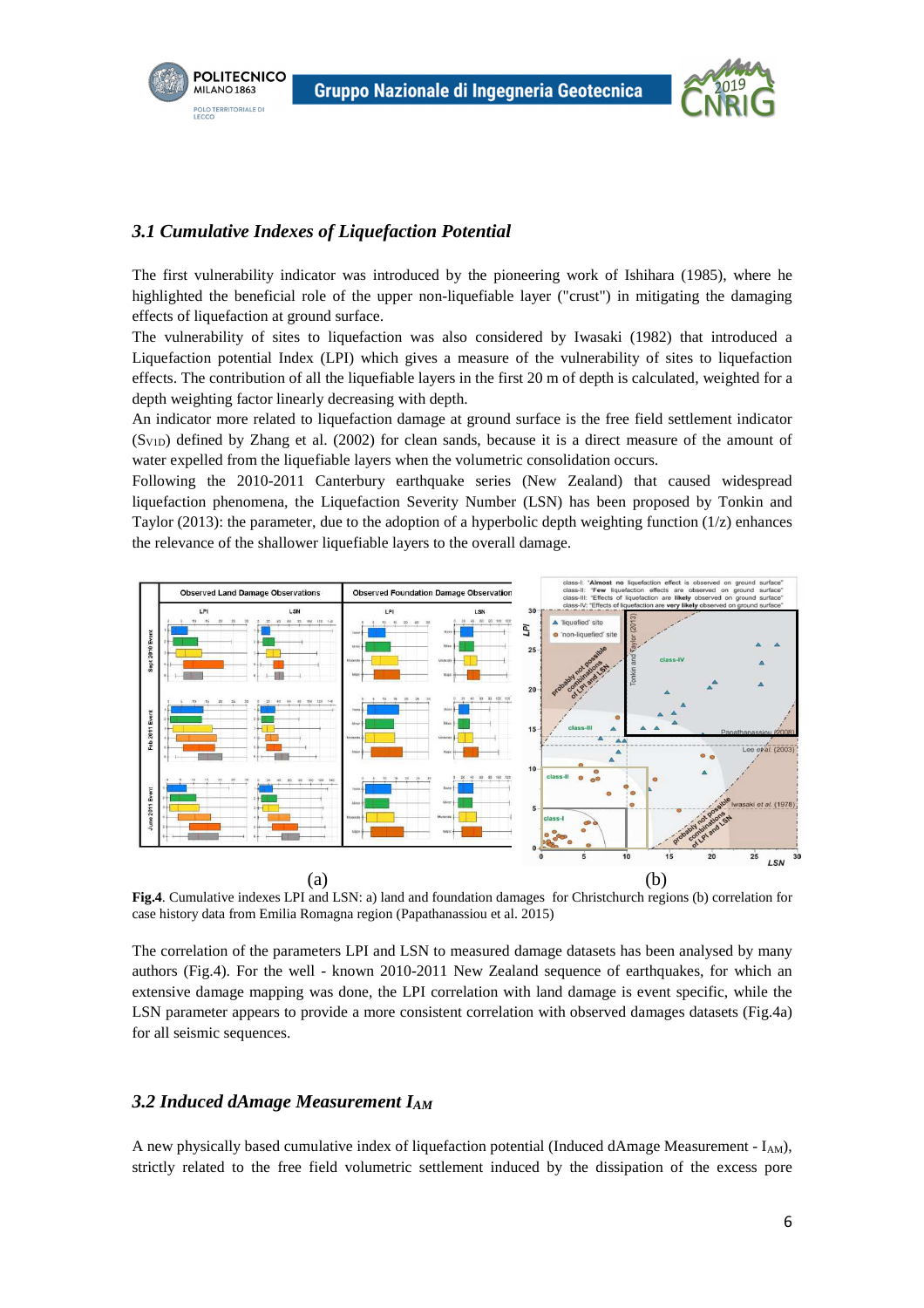



pressure developed in the shallow liquefiable layer, was introduced by the authors (Di Ludovico et al. 2019; Chiaradonna et al., 2019). The advantage of this new indicator is that it can be calculated with a rigorous calculation by means of dynamic analysis in effective stress (e.g., with SCOSSA) or in a simplified way by indirectly computing the values of ru through the application of a relationship with the safety factor against liquefaction FS<sub>liq</sub> (Chiaradonna & Flora, 2019).

The effectiveness of this new cumulative index has been verified comparing it with the LSN indicator for a specific subsoil (Pieve di Cento, Fig. 3a) by means of 1D dynamic effective stress analyses, for a range of seismic inputs and maximum accelerations . The obtained trend for  $I_{AM}$  and LSN with the peak ground acceleration (amax) is basically the same, confirming the reliability of the new vulnerability indicator. Even if for high values of  $a_{max}$ , the simplified approaches  $(r_u$ -FS<sub>liq</sub>) gives an overestimation of  $I_{AM}$  values, the possibility to calculate the indicator without using dynamic analyses represents a further strength of the new indicator.

## **4. Effect of liquefaction on the built environment**

The effects of soil liquefaction can take many forms in the environment: flow failures, lateral spreading, ground oscillation, loss of bearing capacity, settlements and increased lateral pressure on retaining walls. Severe structural damage induced by liquefaction has occurred over time during the major earthquakes. The effects of liquefaction on buildings can be catastrophic, with rotations of entire structural complexes leading to a loss of functionality and operative state.

Recently, centrifuge tests and advanced numerical modelling (e.g. Karamitros et al. 2013; Bray and Dashti 2014) showed that the presence of structures has an influence on the (3D) stress field and drainage pattern within the subsoil which significantly affects the potential for liquefaction triggering and therefore also the soil-foundation-structure interaction mechanism.

#### *4.1 Soil settlements*

The commonly observed significant sediment ejecta and building punching indicate that the effects of liquefaction are more severe than those expected based on the quantification of post-liquefaction volumetric free field reconsolidation settlements. Despite that, the state of practice for estimating liquefaction induced building settlements is largely based on empirical procedures developed to estimate the post-liquefaction 1D consolidation settlement in free field conditions (Zhang et al., 2002), neglecting important shear-induced deformation mechanisms, such as SSI ratcheting and partial bearing failure that contribute to building settlements.

Extending the pioneering work of Cascone and Bouckovalas (1999), a first simplified analytical methodology for the computation of liquefaction induced settlements of shallow footings on liquefiable soils with a clay crust has been proposed by Karamitros et al. (2013), based on the results of fully couples dynamic numerical analyses. The settlements have been correlated to the ground motion characteristics, to the post-shaking (degraded) bearing capacity of the footing and to the associated static safety factor  $(FS_{deg})$ .

More recently (Bray & Macedo, 2018; Karimi et al., 2018) 2D and 3D fully coupled non linear effective stress numerical analyses were performed in order to investigate the influence of all the involved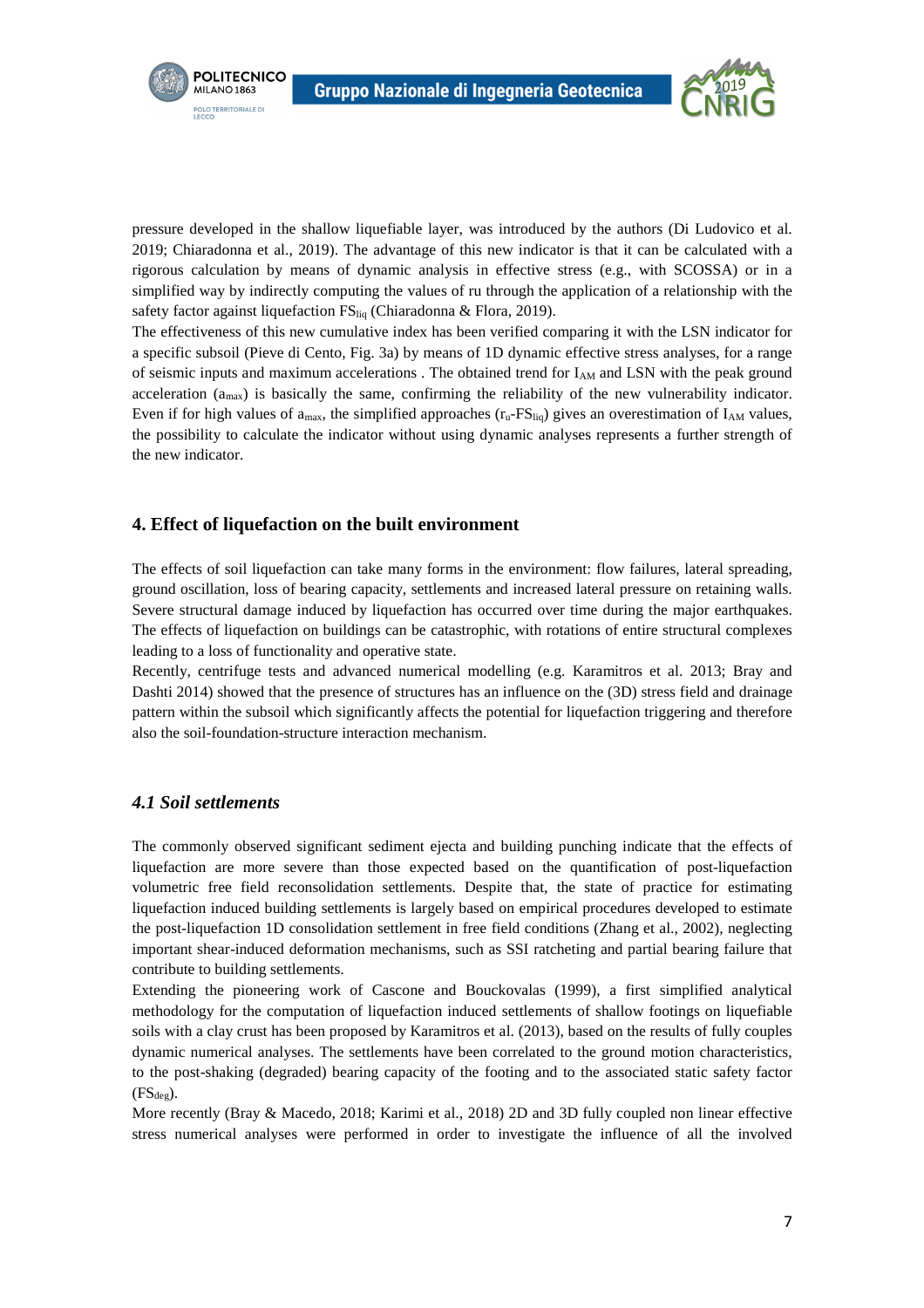

parameters on the performance of shallow founded structures (Fig. 5) and to develop an analytical expression for the computation of the shear induced building settlements.

The comparison between analytical predictions and experimental data (centrifuge and large scale shaking table tests, real case studies) highlighted that there is still an uncertainty in the robustness of such simplified analytical procedures for estimating liquefaction induced building settlements.





## *4.2 Lateral spreading*

**POLITECNICO** 

MILANO 1863 **POLO TERRITORIALE DI**<br>LECCO

Lateral spreading involves permanent lateral displacement of large, superficial blocks of soil as a result of liquefaction of a subsurface layer. Displacements occur in response to the combination of gravitational forces and inertial forces generated by the earthquake: lateral spreads generally develop in gently sloping ground conditions and move toward a free face such an incised river channel, causing ground cracking that induce damage on foundations of buildings or structures and pipelines. Protection of existing and new structures and infrastructures requires a prediction of the potential for lateral spreading and for the associated displacements .

Lateral spreading is a complex process which is dependent upon a number of variables as the free face ratio (L/H), the ground motion characteristics, the thickness and depth of liquefied layer, topographic and geological boundary conditions. Although significant progress in understanding the mechanisms of lateral spreading has been made in the last years, in practice lateral spreading displacements are usually evaluated using a deterministic model and a single earthquake scenario and, as a consequence, they are very sensitive to the procedure adopted to select and model that scenario .

Youd et al. (2002) developed a regression-based predictive relationship starting from a large database of case histories, which takes into account soil properties, geometric variables and ground motion characteristics. Zhang et al. (2004) developed a cumulative strain-based model to predict permanent lateral displacements based on an estimate of the induced cyclic shear stress (estimated from CPT and SPT data), empirically corrected for geometrical effects such as free face ratio.

These empirical correlations are based on a limited case histories database of lateral spreading observations. Detailed back analyses of observations of some of these lateral spreading case histories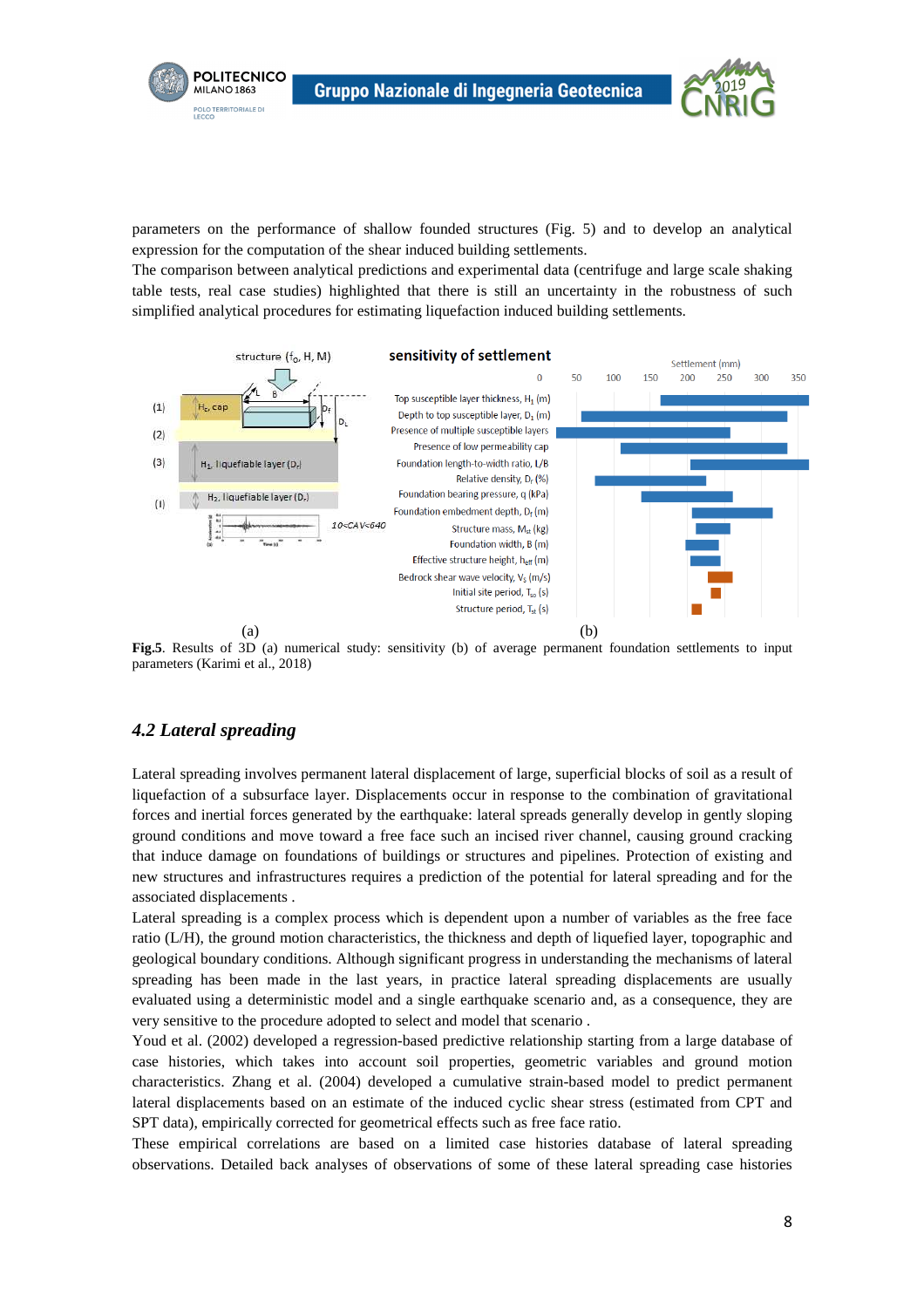



have demonstrated significant differences between the horizontal movements observed and the ones predicted with the empirical correlations .

## **5. Evaluation of structure vulnerability with fragility functions method**

Seismic vulnerability assessment of structures or infrastructures in urban areas is a key component in liquefaction risk assessment for planning pre and post disaster strategies and policies. It defines the potential of a particular class of structures or infrastructures to be affected or damaged under a given ground motion event.

The structures (buildings, bridges, dams) vulnerability to soil liquefaction effects can be described by fragility curves which predict the probability of exceeding a specific damage level for a given value of a seismic severity parameter (e.g., liquefaction severity index or ground displacement). Depending on data resources, fragility functions can be generated either empirically, on the basis of observed damage data from past earthquakes, or analytically, based on the results of a large number of numerical analyses carried out introducing probabilistic distributions for some of the most relevant variables. In the last case, structural vulnerability can be evaluated via a simplified equivalent static procedure, where the free-field soil displacements (demand) are incrementally increased while the structural induced damage is numerically computed (generally neglecting the inertial forces). As a consequence, the fragility curves are specific to the considered structural configurations and damage variables, ground motions characteristic and soil conditions adopted in the numerical study.

## *5.1 Empirical fragility curves*

Empirical fragility curves have been produced using observational damage data of masonry buildings collected after the 2012 Emilia earthquake in the municipalities of San Carlo and Mirabello (Di Ludovico et al., 2019), where widespread liquefaction phenomena were observed at ground level. Five damage grades (DG) were defined by accounting for the level and extension of the damage of the vertical components of the buildings. The damage grade has been subsequently correlated to the vulnerability parameter IAM, computed for both study areas based on the field investigation database produced by the Emilia Romagna region (166 CPTs and 170 CPTUs) assuming that the seismic event induced the full liquefaction of the shallow potentially liquefiable deposits. As a matter of fact, higher  $I_{AM}$  values are calculated along the paleo-channel of the Reno River in both municipalities, where most of the damaged buildings are also located. The empirical fragility curves showed that the new vulnerability index proposed by the authors is well related to the effects at ground level, therefore representing an effective preliminary tool to predict losses in liquefaction-prone areas.

## *5.2 Numerical fragility curves*

An example of fragility curves for buildings affected by lateral spreading was developed (Somma et al., 2019) using the field measurements of permanent differential displacements obtained from ground survey after the 2010-2011 Canterbury sequence (Cubrinovski & Robinson, 2016). Case studies from the Canterbury sequence report major damage to buildings from differential lateral spreading, where the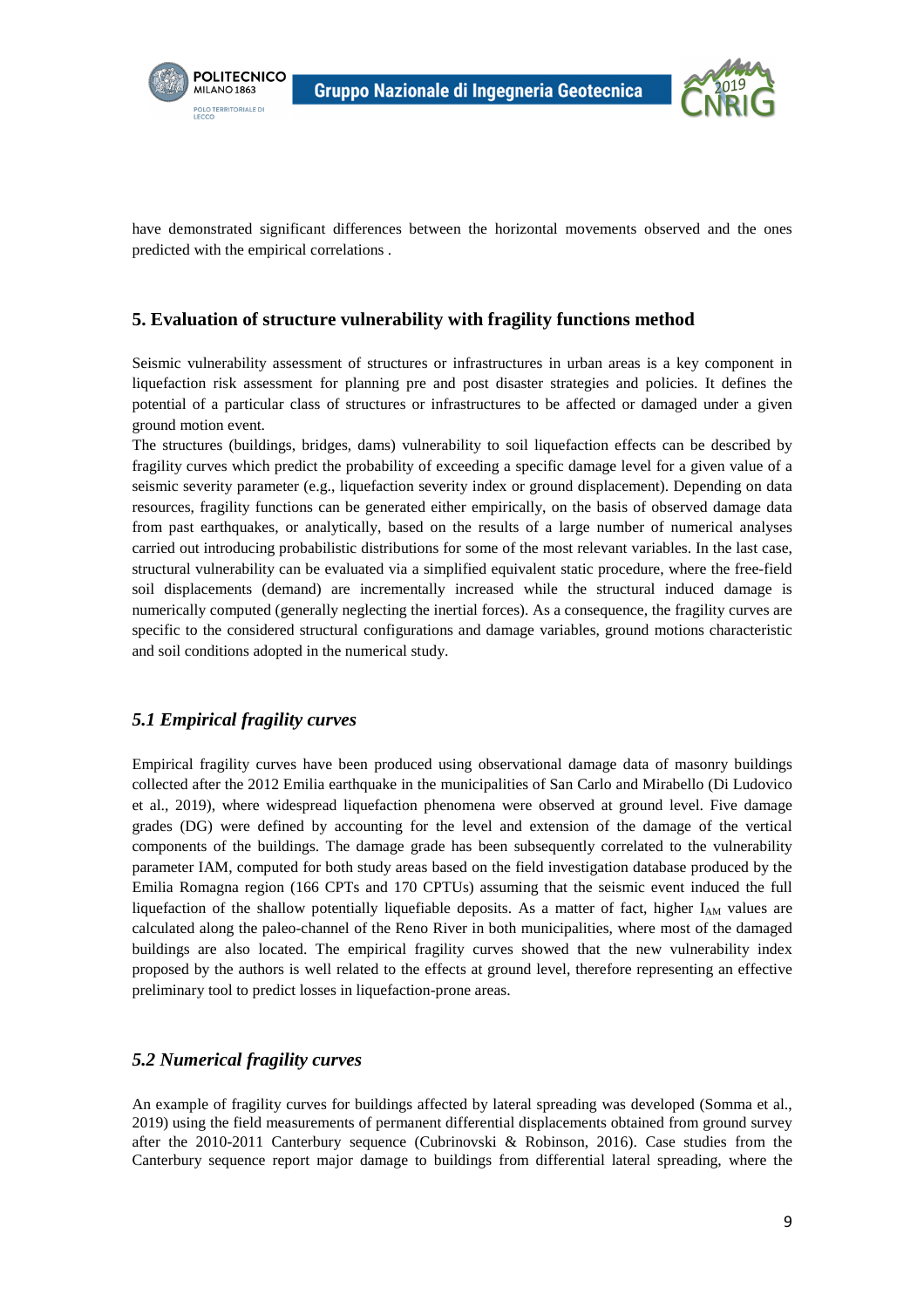



structures were stretched due to the opening of cracks below them. Fragility curves were developed using a very simple structural scheme: a reinforced concrete frame with two isolated adjacent pillars, founded in a crust layer subjected to horizontal differential displacements. The structural capacity of one of the pillars (three limit states have been considered in terms of its flexural behaviour) was numerically computed with a simple 2D macro-element fixed at the top and loaded at the base by an horizontal force, quantified via a simple displacements – based spring model. For the considered failure mechanism and displacement demand (function of the distance from the waterway), the structural vulnerability assessment was done introducing randomness in both the parameters of the structural model as well in those of the geotechnical one, with assigned probabilistic distributions.

#### **Concluding remarks**

The analysis of liquefaction phenomena and of their consequences on the built environment remains one of the more active areas of research and development in geotechnical engineering.

"*The objective of the research should be to close the existing gap between states of the art SOA and state of practice SOP (Kramer, 2019)*". Both SOA and SOP should therefore develop in a more integrated manner, with the final goal of developing more comprehensive and reliable, but easy-enough-to-use, vulnerability assessment methods able to quantify liquefaction land damage and to evaluate the associated consequences for buildings and infrastructures.

#### **References**

- Azeitero R.J.N., Coelho P.A.L.F., Taborda D.M.G. and Grazina J.C.D. (2017). *Energy-based evaluation of liquefaction potential under non-uniform cyclic loading*. Soil Dynamics and Earthquake Engineering (92): 650- 665.
- Bardet J.P., Ichii K. and Lin C.H. (2000). *EERA A computer program for Equivalent-Linear Earthquake site response analysis of layered soil deposits*. Department of Civil Engineering, University of Southern California, USA.
- Boulanger R.W. and Idriss I.M. (2016). *CPT-Based Liquefaction Triggering Procedure*. Journal of Geotechnical and Geoenvironmental Engineering, 142(2):04015065.
- Cascone E. and Bouckovalas G. (1999). *Seismic bearing capacity of footings on saturated sand with a clay cap*. Proc. 11th European Conference on Earthquake Engineering.
- Chen Y.M., Liu H.L. and Zhou Y.D. (2006). *Analysis on flow characteristics of liquefied and post-liquefied sand*. Chinese Journal of Geotechnical Engineering 28(9): 1139-1143.
- Chiaradonna A., Tropeano G., d'Onofrio A. and Silvestri F. (2018). *Development of a simplified model for pore water pressure build-up induced by cyclic loading*. Bulletin of Earthquake Engineering 16(9):3627–3652.
- Chiaradonna A. and Flora A. (2019). *On the estimate of seismically-induced pore water pressure increments before liquefaction*. Geotechnical letters. *Under review*.
- Chiaradonna A., Lirer S., Flora A. (2019). *A damage-based liquefaction potential index for microzonation studies.*  Engineering geology. Under review.
- Di Ludovico M., Chiaradonna A., Bilotta E., Flora A. and Prota A. (2019). *Empirical damage and liquefaction fragility curves from 2012 Emilia Earthquake data*. Earthquake Spectra. *Under review*.
- Facciorusso J., Madiai C. and Vannucchi G. (2016). *The 2012 Emilia earthquake (Italy): geotechnical characterization and ground response analyses of the paleo-Reno river levees*. Soil Dynamics and Earthquake Engineering 86: 71-88.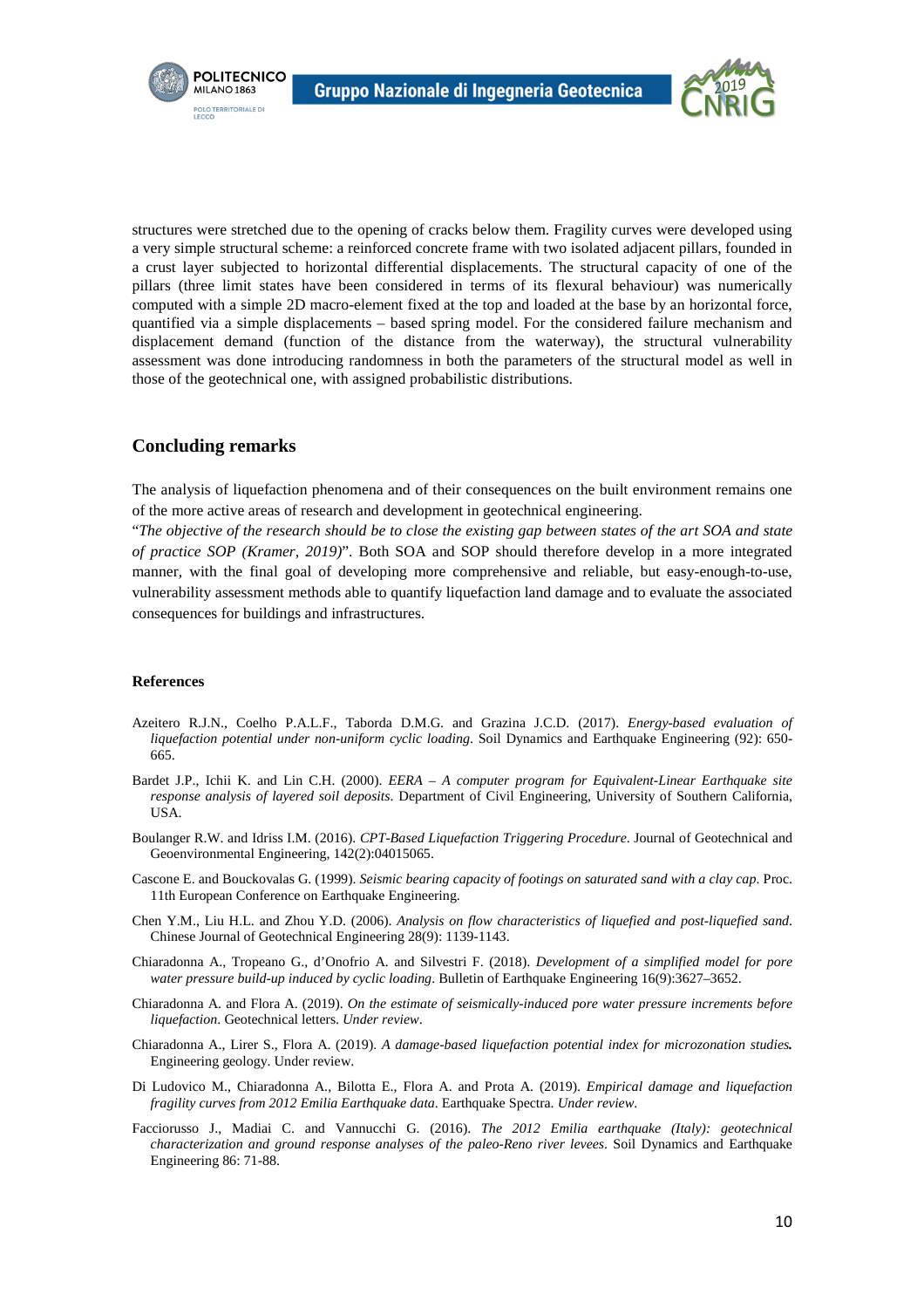



- Flora A., Lirer S. and Silvestri F. (2012). *Undrained cyclic resistance of undisturbed gravelly soils*. Soil Dynamics and Earthquake Engineering (43): 366-379.
- Flora A. and Lirer S. (2013). *Small strain shear modulus of undisturbed gravelly soils during undrained cyclic triaxial tests*. Geotechnical and Geological Engineering 31(4): 1107-1122.
- Idriss I.M. and Boulanger R.W. (2006). *Semi-empirical procedures for evaluating liquefaction potential during earthquakes.* Soil Dynamic and Earthquake Engineering (26): 115-130
- Iwasaki T., Arakawa T. and Tokida K. (1982). *Simplified procedures for assessing soil liquefaction during earthquake*. Proc. Conference of Soil Dynamic and Earthquake Engineering, Southampton, UK; 925-939.
- Kammerer A., Wu J., Riemer M., Pestana J. and Seed R. (2004). Shear strain development liquefiable soil under bidirectional loading conditions. Proc. 13th World Conference on Earthquake Engineering, Vancouver (Canada), 1-6 August 2004.
- Karamitros D.K., Bouckovalas G.D. and Chaloulos Y.K. (2013). *Seismic settlements of shallow foundations on liquefiable soil with a clay crust*. Soil Dynamics and Earthquake Engineering (46): 46-76.
- Karimi Z., Dashti S., Bullock Z., Porter K. and Liel A. (2018). *Key predictors of structure settlement of liquefiable ground: a numerical parametric study*. Soil Dynamic and Earthquake Engineering (113): 286-308.
- Kokusho T. (2013). *Liquefaction potential evaluation: energy based method versus stress-based method*. Canadian Geotechnical Journal (50): 1088-99.
- Kramer S.L. and Greenfield M.W. (2019). *The Use of numerical Analysis in the interpretation of liquefaction Case Histories*. Proceedings of the 7th International Conference on Earthquake Geotechnical Engineering, 7ICEGE, 17- 20 giugno 2019, Rome (Italy)
- Lirer S. and Mele L. (2019). *On the apparent viscosity of granular soils during liquefaction tests*. Bulletin of Earthquake Engineering. *Under review*.
- Macedo J. and Bray J.D. (2018). *Key trends in liquefaction induced building settlements*. Journal of Geotechnical and Geoenvironmental Engineering 144 (11).
- Mele L., Tan Tian J., Lirer S., Flora A., Koseki J. (2018). *Liquefaction resistance of unsaturated sands: experimental evidence and theoretical interpretation*. Géotechnique. DOI: 10.1680/jgeot.18.p.042.
- Mele L. & Flora A. (2019). *On the prediction of liquefaction resistance of u*n*saturated sands*. Soil Dynamics and Earthquake Engineering.
- Mele L., Lirer S., Flora A. (2019). *The specific deviatoric energy to liquefaction in saturated cyclic triaxial tests*. 7<sup>th</sup> International Conference on Earthquake Geotechnical Engineering, 7ICEGE, Rome (Italy), 17-20 June 2019.
- Robertson P.K. and Wride C.E. (1998). *Evaluating cyclic liquefaction potential using the cone penetration test*. Canadian Geotechnical Journal (35): 442-459.
- Wu J., Kammerer A.M., Riemer M.F., Seed R.B. and Pestana J.M. (2004). *Laboratory study of liquefaction triggering criteria*. Proc. 13th World Conference on Earthquake Engineering. Vancouver (Canada), August 1-6.
- Papathanassiou G., Mantovani A., Tarabusi G., Rapti D. and Caputo R. (2015). *Assessment of liquefaction potential for two liquefaction prove areas considering the May 20, 2012 Emilia (Italy).* Earthquake Engineering Geology (189): 1-16.
- Seed H.B. and Idriss I.M. (1971). *Simplified procedure for evaluating soil liquefaction potential*. Journal of Soil Mechanics and Foundation Division (97): 1249-74.
- Somma F., Millen M., Bilotta E., Flora A. and Viana da Fonseca A. (2019). *Vulnerability assessment of RC building to lateral spreading*. Bulletin of Earthquake Engineering. *Under review*.
- Tonkin and Taylor (2013). Canterbury Earthquakes 2010 and 2011. Land report as at 29 February 2012 108 pp. Earthquake Commission.
- Tropeano G., Chiaradonna A., d'Onofrio A. and Silvestri F. (2019). A numerical model for non-linear coupled analysis on seismic response of liquefiable soils. Computers and Geotechnics 105: 211-227.